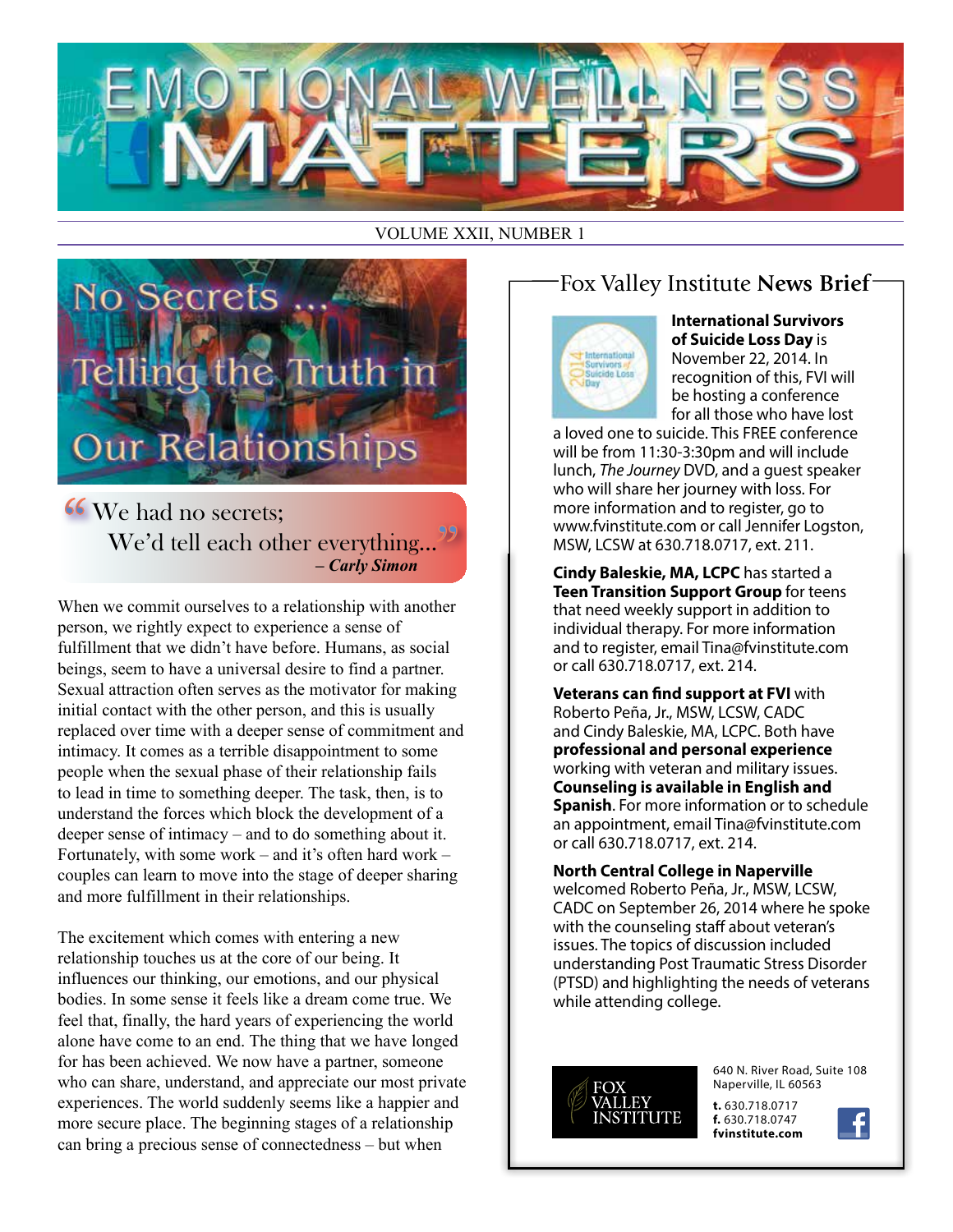that phone call doesn't come, when a plan goes awry, when the wrong words are spoken, the emotional high can turn swiftly into a feeling of devastation. Being in love can have its down side.

Over time the physical stage of the relationship is typically replaced by a period of getting to know more about other aspects of our partner's personality. Some of these characteristics are endearing to us – and others irritate us. We learn how our partner attends to the demands of everyday life, and we learn that he or she may not do things the way we do them. Our partner may take a more aggressive approach than we do. Or we may find that our partner dwells on issues, mulling them back and forth, before coming to a decision – which is something that may create anxiety in us. Our partner's sense of loyalty to the relationship may be different from our own. These differences may seem catastrophic during this phase of the relationship. And at this stage, rather than looking within to make our own personal adjustment to our partner's quirks, we may try to force our partners to change their behavior. Power and domination may enter into the dynamics of the relationship – and this can have a major negative impact on intimacy. It is at this stage that genuine communication becomes important to the continued success of the relationship.

### Genuine Communication

Communication is at the center of relationships. The quality of a relationship depends on the quality of the communication between the two partners. The most treasured times within a relationship are those in which we tap into our partner's authenticity with heartfelt communication – those times when we talk truthfully.

Unfortunately, these moments come far too rarely for many of us. Those who can achieve physical intimacy are not necessarily those who can communicate well verbally. Why is this? Some people simply lack the tools and experience for talking about emotional issues. Others talk a mile a minute, needing to be validated by others but instead driving them away. Some people are guarded and have difficulty in opening up about anything personal. Some people are unable to listen to their partner – they always bring the topic back to themselves, or they may see their role as the one who gives (unsolicited) advice.

Some people interpret their partner's desire for a serious talk as criticism. They become defensive when their partner tries to share the honest truth with them. A serious talk, then, can easily lead to an argument – and

this leads to a failure of honest communication. The more failures there are, the less likely the couple will try to communicate on a genuine level in the future – to the detriment of intimacy in the relationship.

## Telling the Truth

Truth is difficult for many of us. We all engage in a bit of self-deception in our lives. There are things about ourselves that we have not been able to examine or accept. We have difficulty in admitting our flaws – even to ourselves, much more so to our partners. Sometimes we guard our intimate feelings because we have been hurt in the past when we tried to share them with others, so that trust is a difficult area for us. For example, if you and your partner are feeling unloved and lonely, but you try to cover it up by saying that everything is fine, you will continue to feel isolated. Our commitment to a relationship means that we have decided to open ourselves up to another person, flaws and all. To continue to deceive ourselves with our partner impedes the intimacy of the relationship.

A relationship has the potential to provide a healthy way to come to terms with our issues, both personal and interpersonal. Accepting the truth, and talking about it, can free us of pain and set the stage for a healthier future. When we share our fears within the context of our partner's loving understanding and acceptance, the fears dissipate. The issues we have been holding on to alone for so long lose their force when they are shared with someone who loves us. Telling the truth can bring down the barriers that isolate us from our partners. It can lead to a new level of self-acceptance and authenticity in our own lives – and this in turn leads to a stronger level of commitment and intimacy in our relationship. The truth can make us whole and set us free.

#### **Here are some guidelines for telling the truth –**

Understand what you intend to do when you communicate. This calls for an honest look at your motivations. If you intend to create healing, clarity, or a deeper sense of intimacy within the relationship, your intention will probably lead to these results. If, on the other hand, you want to make yourself look good and your partner look bad – or if you want to hurt your partner – then distrust will result from the communication.

**This newsletter is intended to offer general information only and recognizes that individual issues may differ from these broad guidelines. Personal issues should be addressed within a therapeutic context with a professional familiar with the details of the problems. ©2014 Simmonds Publications: 5580 La Jolla Blvd., 306, La Jolla, CA 92037 • Website ~ www.emotionalwellness.com**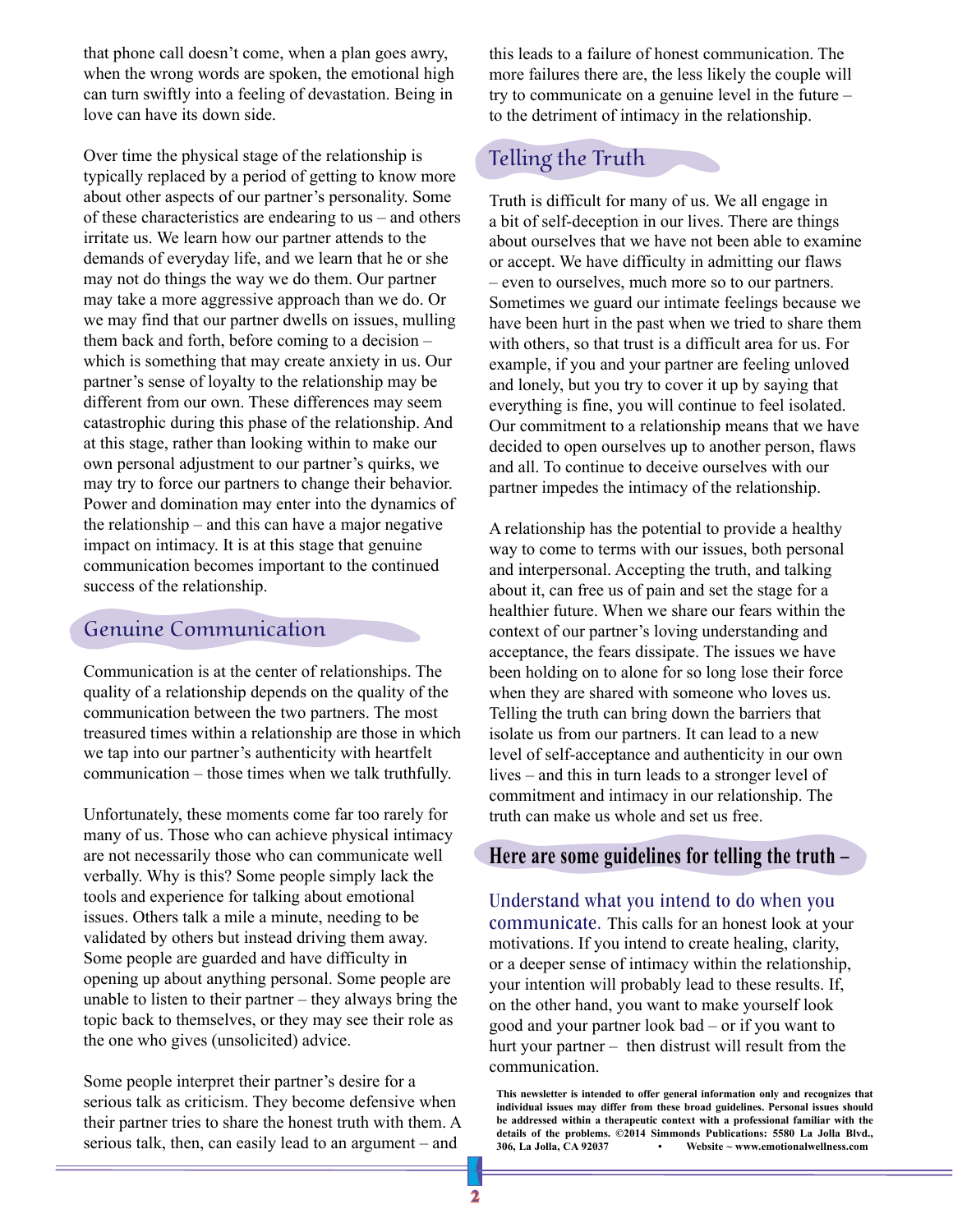#### Assess how well your partner can handle the

truth. There are times when your partner may not be ready to have heartfelt talks. A clue to this is when your partner continually rejects, or is unable to hear, your attempts at increased closeness. If your partner tends to become defensive, if there is a history of fighting when serious issues are discussed, if your partner is unable to honor your personal information and can't keep a secret, or if there is a history of betrayal – then it might be best to practice telling the truth with another person, not your partner. Then, when you feel comfortable in telling the truth and trust feels comfortable to you, it will be time to engage in heartfelt talks with your partner. Some people prefer to start the process alone with a therapist, since they are trained to listen nonjudgmentally and are less likely to take things personally.

#### Understand your own fears about telling the

truth. Communicating on an honest and truthful level makes you vulnerable. You may fear getting hurt or hurting your partner's feelings. You may feel that you will be misunderstood or that your partner will judge you negatively. Our fears are based on past experiences and reside within us. They are often unrealistic. The higher goal is to communicate truthfully with your partner in order to have a more satisfying relationship, and this means having the courage to confront your fears.

Accept the fact that your partner does not have to agree with you. Many of us are afraid to have intimate talks with our partners unless they agree with everything we have to say. Unfortunately, this leads not so much to intimacy, which involves a sharing and acceptance of our differences, as it does to control struggles and isolation from our partners. Accept, and even treasure, your partner's individuality. Two people can be right at the same time in a relationship  $-$  it's just a matter of two different interpretations of the same events. Intimacy occurs between two complete, whole individuals, each of whom honors their partner's way of looking at the world.

## Listening to the Truth

If you want your partner to be honest with you, you have to be a good listener. Communication is a twoway process. A good listener –

- is nonjudgmental and open-minded;
- **•**doesn't jump to conclusions;
- **•**understands that the truth comes out a little at the time, not all at once;
- **•**doesn't try to impose his or her personal version of the truth on the speaker;
- **•**doesn't interrupt and allows the speaker to finish talking before responding;
- **•**helps the speaker clarify what is being said;
- **•**can tolerate different opinions without becoming defensive.

People frequently hear something other than what is being said. We misperceive because of our own life experiences. If we frequently become argumentative or have our feelings hurt during conversations, it is helpful to examine our ability to listen without drawing conclusions prematurely. *The way we hear what others say is often more a reflection of us than the other person.* True listening involves looking within and developing the ability to hear correctly what the other person is trying to say. When people have heartfelt talks, their intentions are usually good.

The long-term success of any relationship depends on the ability of the two partners to achieve intimacy through their communication. When the two partners feel isolated from each other and blocked in their ability to achieve the closeness they once felt, it is time to work on expressing their innermost thoughts and feelings to each other. This involves taking deep look within and a commitment to face the fears which have driven them apart. Telling the truth takes practice, and lots of it – first on your own and then with your partner. Looking within and accepting who you are – and then sharing this with your partner – is healing. It is a way to wholeness, both personally and as a couple.